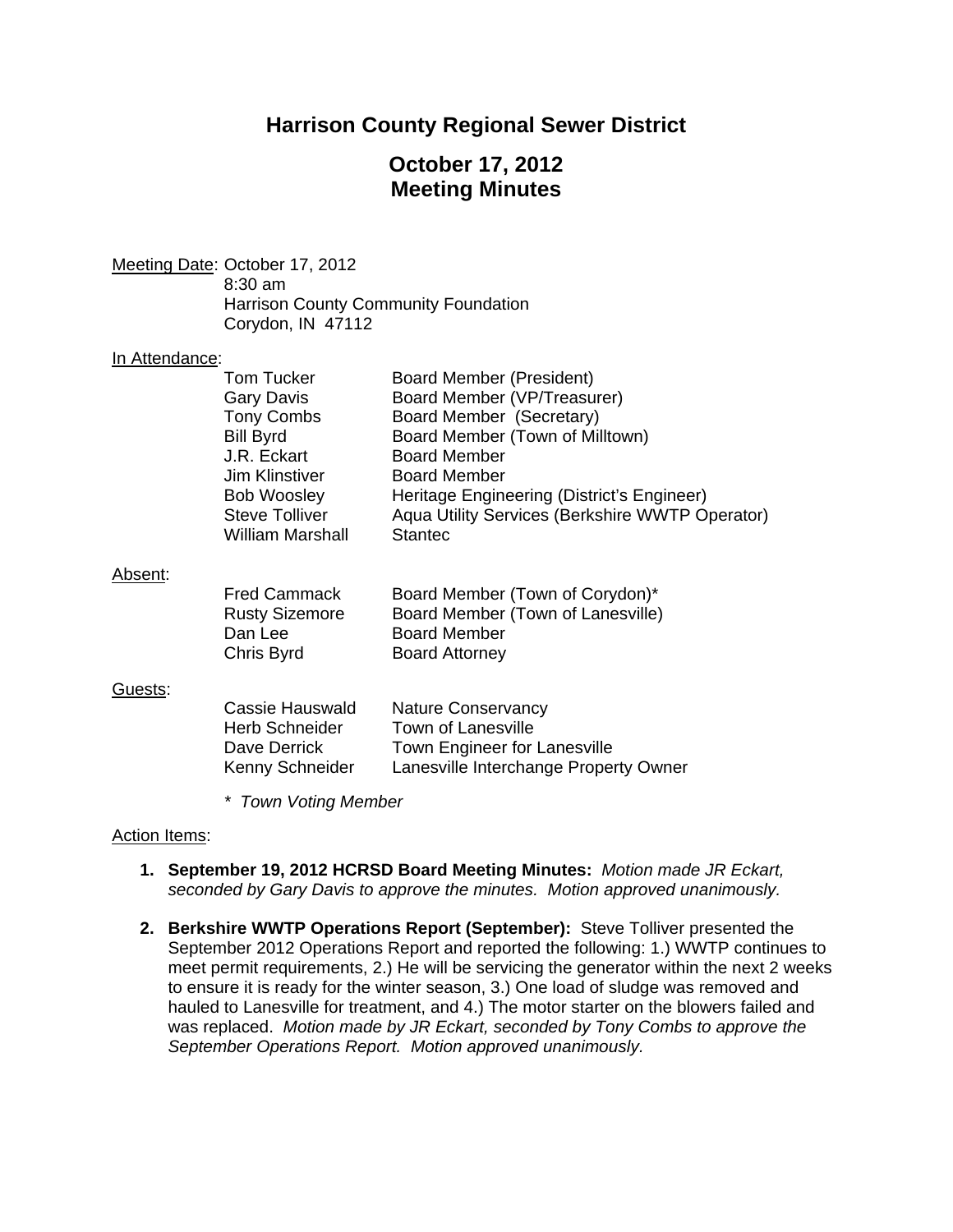HCRSD Mtg Minutes Oct. 17, 2012 Page 2 of 5

## **3. New Salisbury EDA Grant Update:**

- **i. Roadway Maintenance Agreement:** Bob Woosley distributed copies of the draft letter prepared by Chris Byrd that was submitted to John Owen with EDA regarding the roadway maintenance agreement requested by EDA. We are awaiting approval of this letter from John prior to having Tom Tucker sign and submit. Tom noted the following revisions required to the letter:
	- i. Telephone Number and Address at the top and in the body of the letter need to be corrected.
	- ii. Jim Klinstiver is incorrectly listed as the Secretary on the letterhead, replace with Tony Combs.
- **ii. HCCF Grant Funds:** The remaining \$35,000 in funding was released by the HCCF. These funds will be used by the District to repay the \$35,000 loan made by the County.

## **4. Lanesville Interchange:**

- **a.** Agreement with Lanesville: A lengthy discussion was held regarding the draft agreement prepared. Numerous changes to the Sewer Service Agreement were made and agreed upon at the meeting. A brief summary of these changes:
	- Item 1: Second to last sentence was revised to read "Financing for this expansion to come from accumulated impact fees previously collected from customers of the Town and the District and held by each until the required WWTP expansion."
	- Item 3: Removed all references to "penalities".
	- Item 3b: Revised first sentence to read "Town's rates and charges to District shall be adjusted at the time of expansion of the WWTP to a Wholesale Rate for District."
	- Item 3b1: Removed reference to Town's Wastewater Superintendent.
	- Item 5: Removed reference to user charges, debt service, meter reading charges, and penalities.
	- Item 12: Revised item to read "The starting date for the Interlocal Cooperation Agreement sponsoring this Sewer Service Agreement shall commence when lines are placed into service.
	- Item 13 (new): Added a new item 13 titled "Maintenance of Town Line".

Bob Woosley shall send a revised agreement to Tom Tucker for final review and edits. Tom will distribute a final copy to the Board Members and the Town. The scheduled discussed moving forward:

- i. Lanesville Approval: November 12: Herb Schneider will review all changes made with his Town Attorney with the intention of taking the final version to his Board for approval on November  $12^{th}$ .
- ii. District Approval: November  $21^{st}$ : Tom will make final edits and send out to the full Board prior to the next meeting. The Board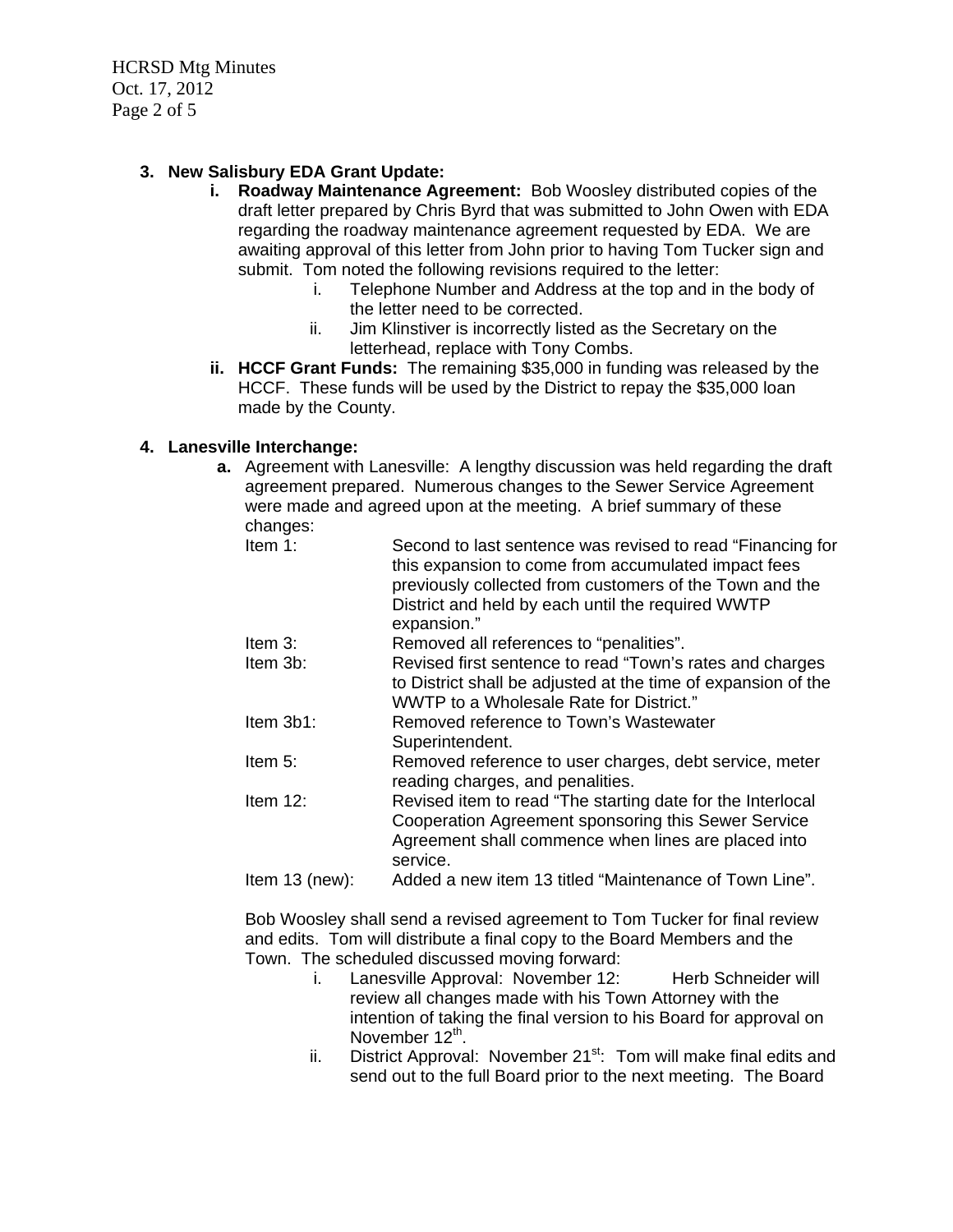HCRSD Mtg Minutes Oct. 17, 2012 Page 3 of 5

> will vote on approving this agreement at the November 21<sup>st</sup> meeting.

- iii. Council Funding Request: November 26<sup>th</sup>: Tom will take the signed agreement to the Harrison County Council to request the funding (\$1,683,000) be approved.
- **b. Ownership of the Conveyance Line to WWTP:** A lengthy discussion was held on who would own the line that conveys the flow from the south side of the interchange to the WWTP influent pump station. Concern was voiced by Gary Davis and JR Eckart that if the District does not own this line then provisions need to be placed into the Agreement that require any repairs to be made to the line immediately. The District needs assurance that there will be no interruption of flow in this line that would prohibit the District from discharging it's flow from the north side of the interchange to the WWTP. Herb Schneider stated that the Town has the same concerns regarding non interruption of service and was adamant that the Town feels they should be the owner of the line.

*After much debate a motion was made by JR Eckart, seconded by Gary Davis that allows the Town to own the line with the stipulation that the following item would be added to the Sewer Service Agreement:* 

 *Maintenance of Town Line. The Town's conveyance line from the south side of the Interchange to the WWTP shall remain in service to accept the District's flow at all times. The Town shall resolve any issues by making the necessary repairs to this line immediately (within 48 hours), or shall take the necessary steps to collect District's flow to prevent an interruption in sanitary sewer service. Said repairs or other measures necessary to accept District's flow shall be at the sole expense of the Town. Should Town not take the necessary steps to bring line back into service the District shall have the right to initiate said repairs and the Town shall be fully responsible for said repair costs.* 

 *Motion approved unanimously.* 

## **5. Stormwater Demonstration Project (Lanesville School Campus & Corydon School Campus):**

- **a. Lanesville Campus:** William Marshall presented 75% plans for review. The following was agreed upon:
	- i. The estimated cost of the improvements is less than \$50,000.
	- ii. The bid documents will be submitted to Chris Byrd for final review.
	- iii. Quotes will be requested from a minimum of three (3) qualified local contractors. A legal advertisement will not be ran on this project unless legal counsel advises otherwise.
	- iv. Quotes shall be received at Chris Byrd's office prior to the next District Board Meeting. A recommendation for award and a selection of a contractor shall be made at the November 21<sup>st</sup> Board Meeting.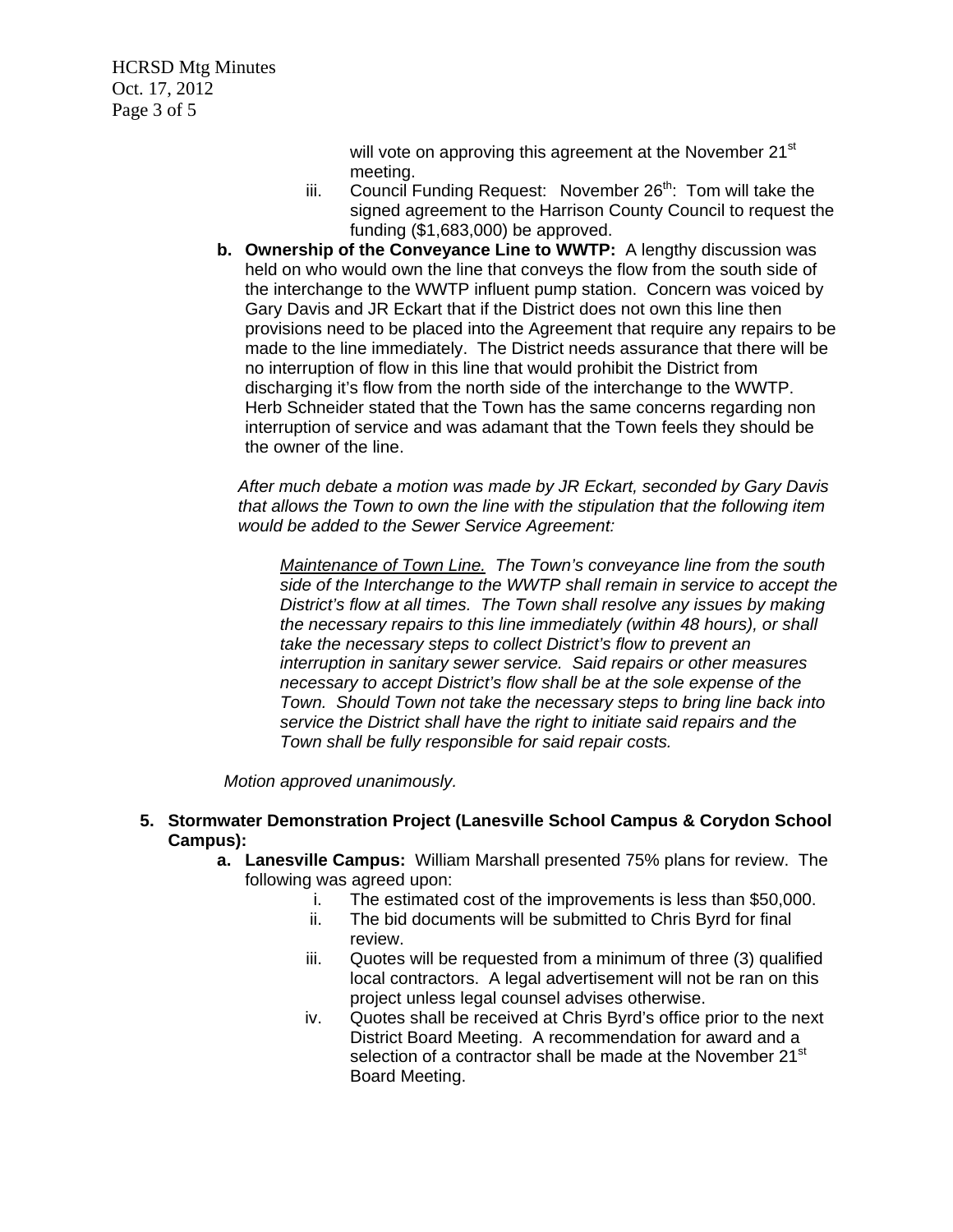HCRSD Mtg Minutes Oct. 17, 2012 Page 4 of 5

- v. Schedule: work shall take place during the Christmas holiday break for the school (weather permitting).
- **b. Corydon Campus:**William reported that nothing new has happened since the time of the last Board meeting. Dr. Clark is still in the process of hiring a facilities manager.
- **c. Encumbrance of Funds:**Chris Byrd drafted an Interlocal Agreement to transfer the funding to the District. The draft incorrectly lists that claims shall be paid by the County, it needs to state funds shall be transferred to the District from the County allowing the District to directly pay all claims. *A motion was made by Gary Davis, seconded by Jim Klinstiver to allow Tom Tucker to sign the revised Interlocal Agreement and approach the Commissioner's for approval at the next regularly scheduled Commissioner's meeting. Motion approved unanimously.*

## **6. Treasurer's Report:**

**a.** *A motion was made by Gary Davis, seconded by Tony Combs, to approve the following invoices. Motion approved unanimously.* 

| Town of Corydon - Sept. sewer charges           | \$5,317.35  |
|-------------------------------------------------|-------------|
| Aqua Utility Services - Oct. WWTP Operations    | \$2,349.84  |
| Aqua Utility Services - sludge hauling & Dialer | \$573.00    |
| Harrison County REMC - Power charges            | \$950.85    |
| Harrison County Treasurer - Loan Repayment      | \$35,000.00 |
| Heritage Engineering - WWTP Plans (95% Billing) | \$3,630.00  |

- **b.** *A motion was made by Gary Davis, seconded by Tony Combs to approve the following invoice, a portion of this invoice is eligible for reimbursement via the EDA Grant for the New Salisbury Project (if sufficient funds remain at the end of the project). Motion approved unanimously.* 
	- i. Dillman, Chastain, & Byrd invoice in the amount of \$1,121.10.
- **c.** *A motion was made by Gary Davis, seconded by Jim Klinstiver to approve the following invoices, motion approved unanimously:* 
	- **i.** Heritage Engineering's invoice in the amount of \$3,135.00. This amount will be charged to the District's Operating Budget.
	- **ii.** Heritage Engineering's invoice in the amount of \$230. This amount will be charged to the District's Project's Budget. This entire invoice was for easement services and EDA documentation follow up and is eligible for reimbursement via the EDA Grant for the New Salisbury Project (if sufficient funds remain at the end of the project).
- **d.** *A motion was made by Tony Combs, seconded by Jim Klinstiver to approve the September Treasurer's report. Motion approved unanimously*.

## Next Meeting:

Regular Board Meeting: **Wed. November 21, 2012 at 8:30 am** @ Harrison County Community Foundation Building.

Minutes prepared by: Heritage Engineering